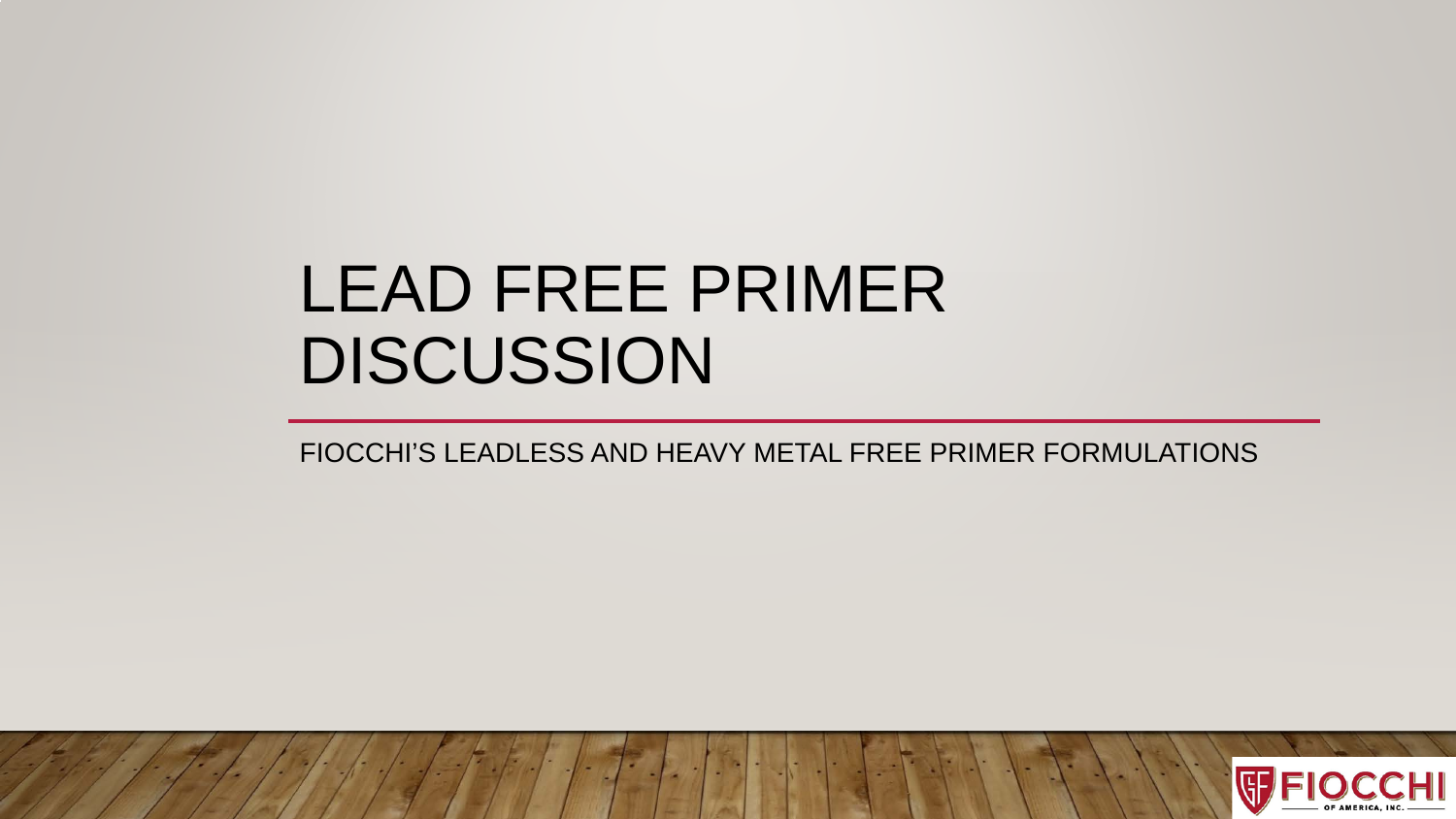### FIOCCHI GROUP

- Italian Producer of small arms ammunition and components. Lecco IT
- Founded in 1876
- Fiocchi produces over 1.9 billion primers a year.
- Fiocchi of America is a US subsidiary of Fiocchi Munizioni

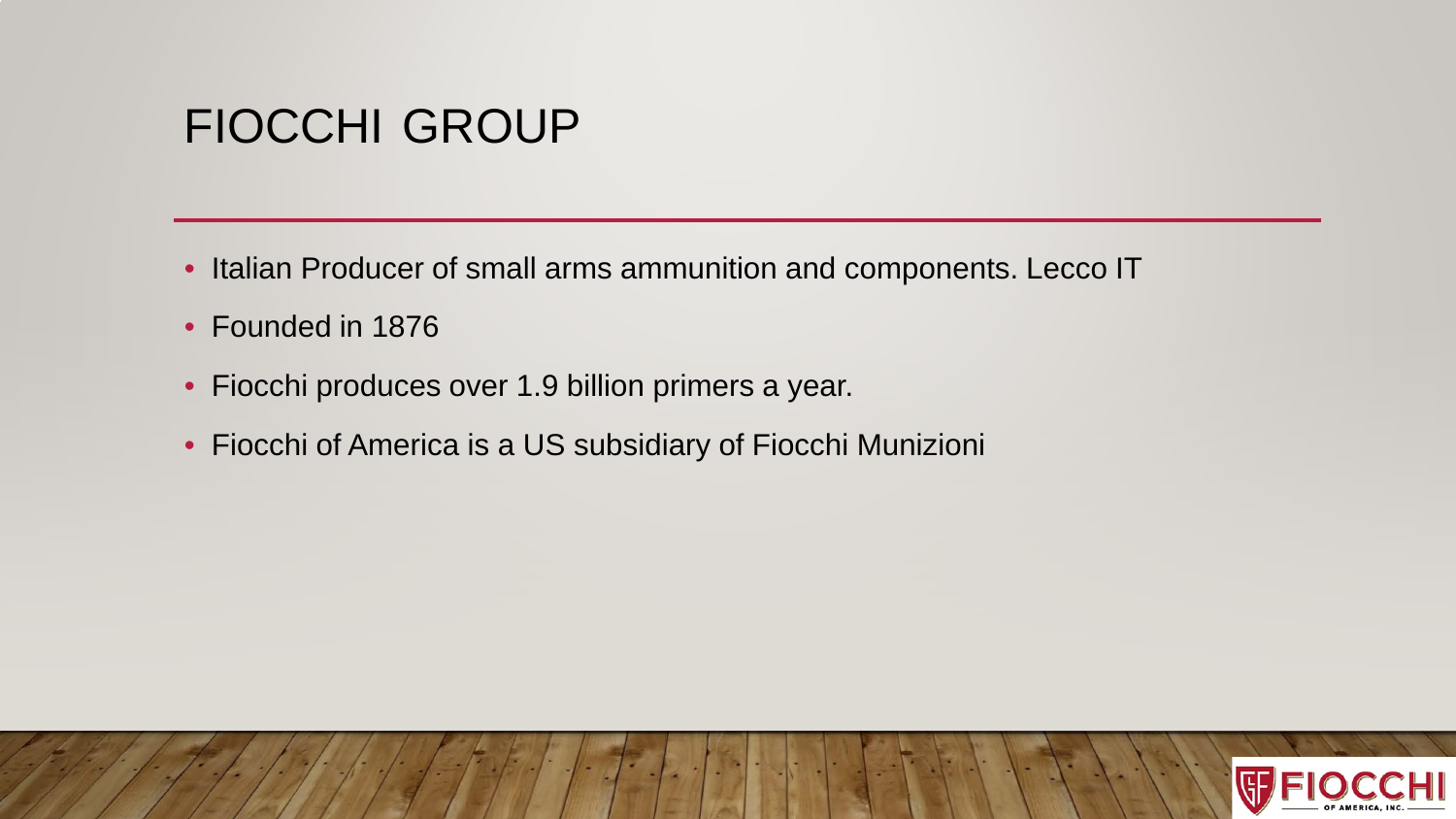## FIOCCHI LEAD FREE PRIMER PRODUCTION

- Leadless Primer production started in the late 80's
- Fiocchi developed the heavy metal free primer formulation in the late 90's
	- No Lead, Barium, Antimony, Mercury, Copper, or Zinc
- Fiocchi has produced over 1 billion lead free/heavy metal free primers since 2003.

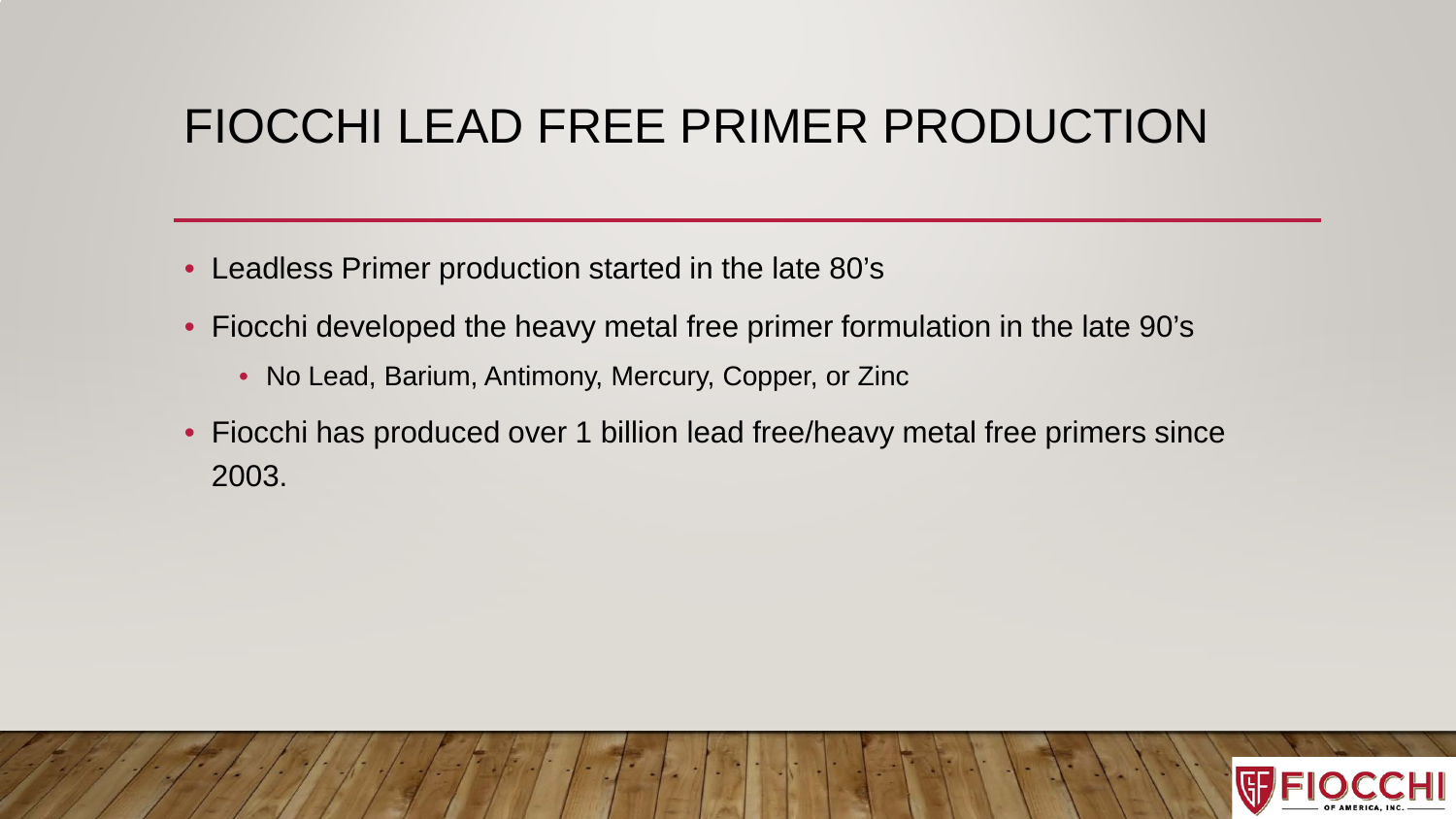## FIOCCHI PRODUCES FOUR TYPES OF HEAVY METAL FREE PRIMERS (ZP)

- 9mm Magnum Small Pistol ZP Primer
- 5.56 Magnum Small Rifle ZP Primer
- 7.62 Large Rifle ZP Primer (NATO Qualified for Italy's 7.62 ball, tracer, and link)
- 50 ZP Primer
- 209 Style Shot shell ZP Primer

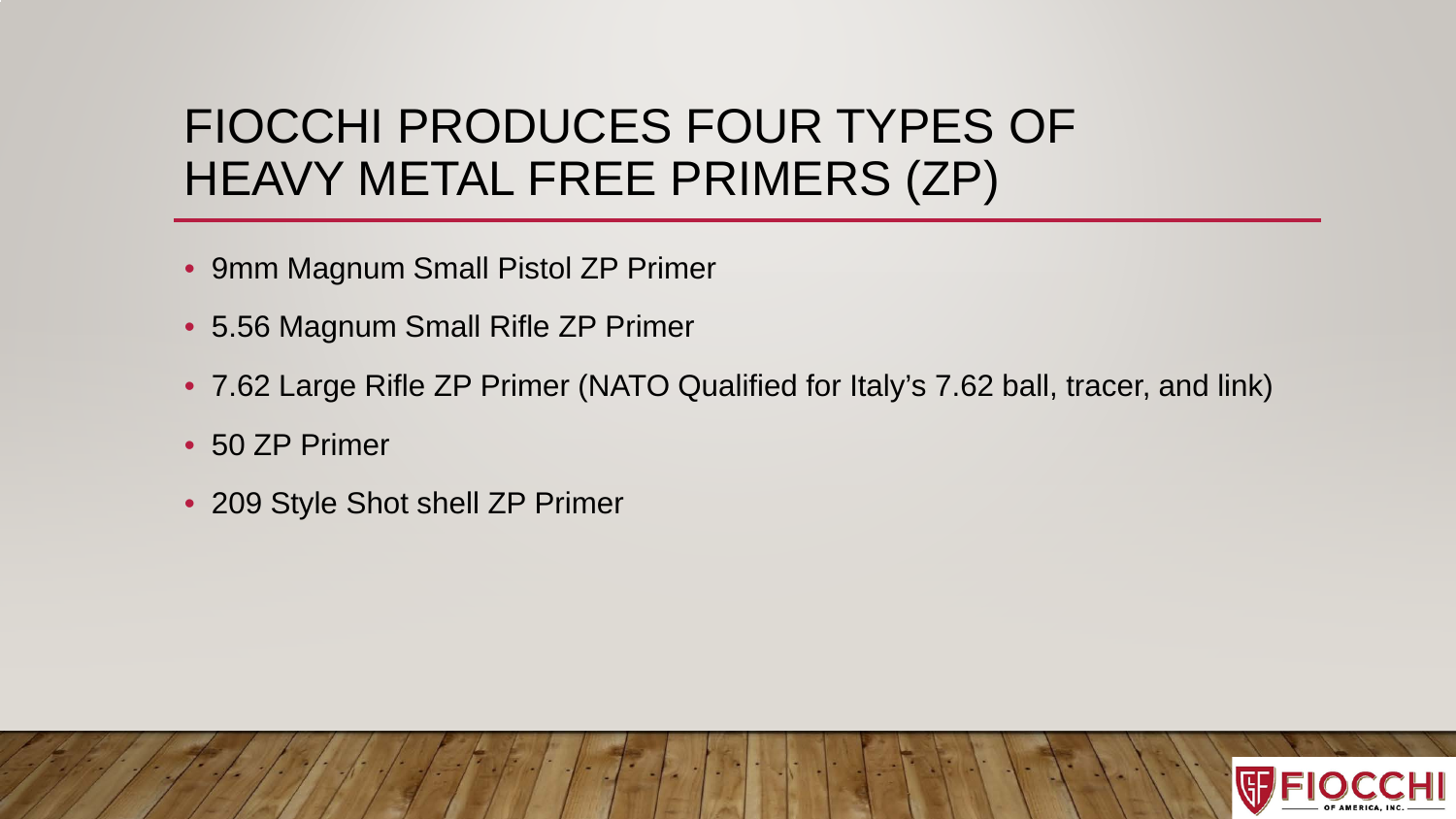### BENEFITS OF HEAVY METAL FREE FORMULATION

- Reduced water treatment cost during manufacturing process
- Lower risk of detonation during manufacturing process.
- Reduced personnel exposure to heavy metals during manufacturing process
- No heavy metal or zinc exposure at the firing line as a result of the primer.

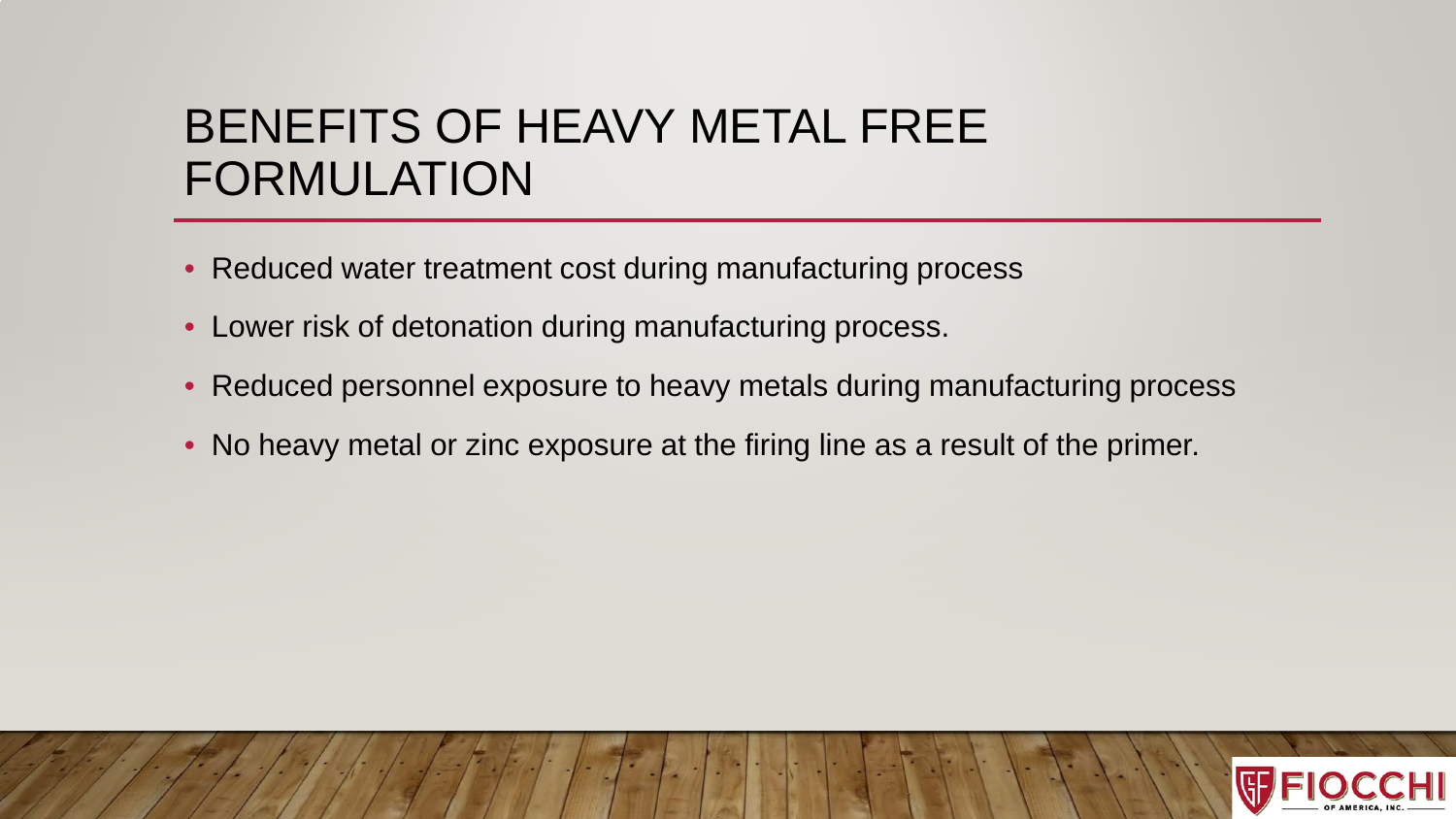### **TESTING**

- NATO Qualification: Italy's 7.62 X 51 (Ball, Link, Tracer) Fiocchi's Heavy Metal Free Primer
- Passed EPVAT testing at ARDEC: 5.56 with M855A1
- Passed EPVAT testing at GD St. Marks: 5.56 with M855 and M855A1
- Currently being used for training and deployment for other European militaries.
- In the last 7 months Fiocchi has optimized this mixture to improve performance at cold temperatures with spherical double base powders.

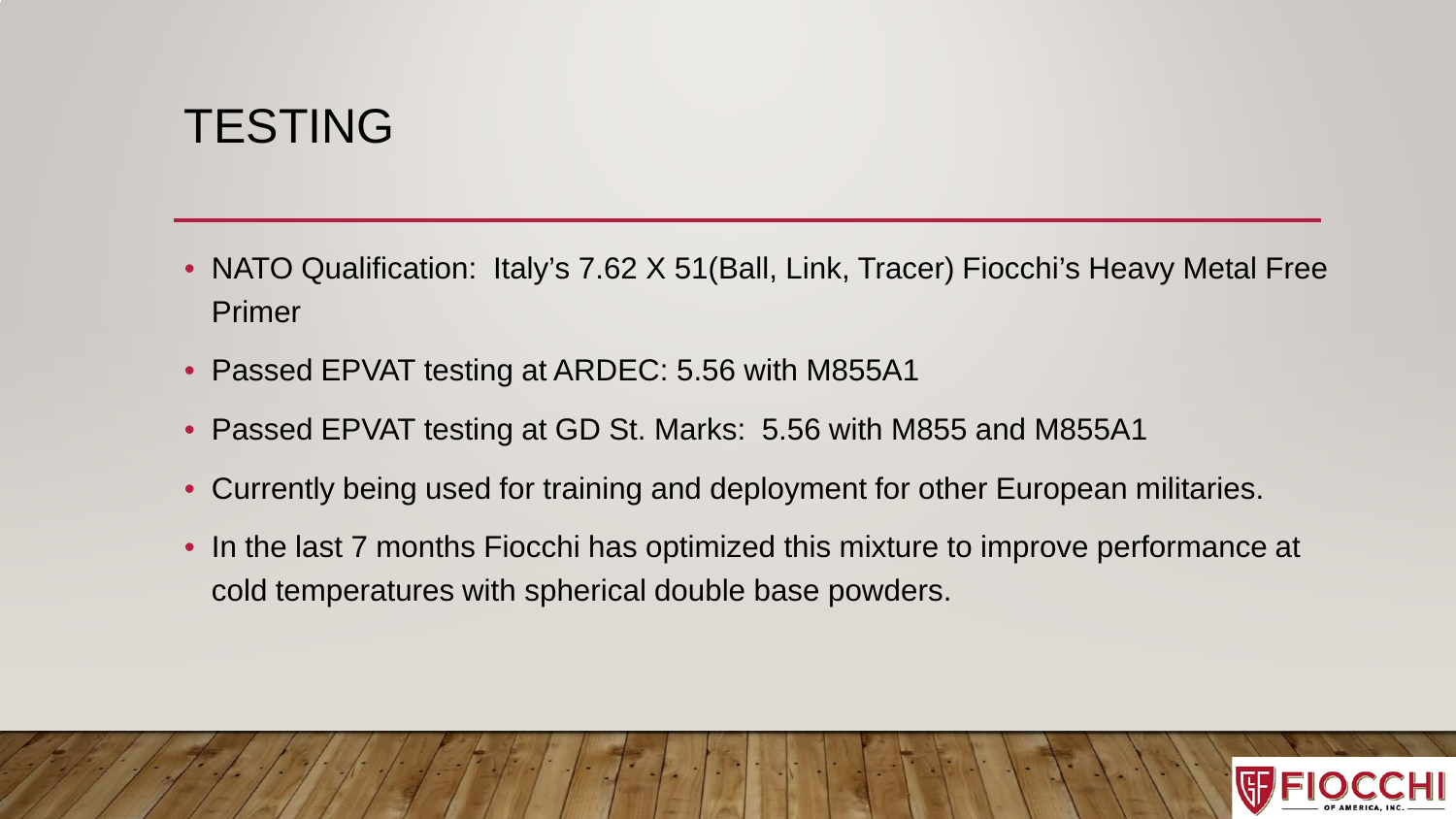#### NATO TEST REPORT

|                                                               |                                                                                           |                          | <b>LITULANIUM</b> 1                                                                                                                                                                      |  |
|---------------------------------------------------------------|-------------------------------------------------------------------------------------------|--------------------------|------------------------------------------------------------------------------------------------------------------------------------------------------------------------------------------|--|
|                                                               |                                                                                           |                          | AC/225(DSS)D(2013)0007 (PFP)                                                                                                                                                             |  |
| <b>NATO</b>                                                   |                                                                                           | <b>NATO</b>              |                                                                                                                                                                                          |  |
|                                                               |                                                                                           | <b>EUROPEAN REGIONAL</b> |                                                                                                                                                                                          |  |
| <b>ERTC</b>                                                   |                                                                                           | <b>TEST CENTRE</b>       |                                                                                                                                                                                          |  |
|                                                               |                                                                                           |                          |                                                                                                                                                                                          |  |
| <b>Office of Superintendent</b>                               |                                                                                           |                          | <b>Test Centre</b>                                                                                                                                                                       |  |
| Superintendent ERTC                                           |                                                                                           |                          | NATO Proof Officer                                                                                                                                                                       |  |
| Defence Equipment and Support<br>Defence General Munitions PT |                                                                                           |                          | ERTC/QinetiQ<br>MoD Pendine                                                                                                                                                              |  |
| Fir 1B #4115                                                  |                                                                                           |                          | Carmarthenshire                                                                                                                                                                          |  |
| MoD Abbeywood<br>Bristol BS34 8JH                             |                                                                                           |                          | <b>SA33 4UA</b><br>United Kingdom                                                                                                                                                        |  |
| United Kingdom                                                |                                                                                           |                          |                                                                                                                                                                                          |  |
| +44 30 679 84016<br>Tel:<br>+44 117 91 39949                  |                                                                                           |                          | +44 1994 452395<br>Tel:<br>+44 1994 453535<br>Fax                                                                                                                                        |  |
| Fax:                                                          | email: DESWpnsDGM-SuptERTC@mod.uk                                                         |                          | Email: SABOWEN@QinetiQ.com                                                                                                                                                               |  |
| Our ref: DGM/7/14/14/2                                        |                                                                                           |                          |                                                                                                                                                                                          |  |
| Date: 13/05/13                                                |                                                                                           |                          |                                                                                                                                                                                          |  |
| Mr. Osman Tasman                                              |                                                                                           |                          |                                                                                                                                                                                          |  |
| Secretary AC/225 LCGDSS                                       |                                                                                           |                          |                                                                                                                                                                                          |  |
| NATO Headquarters<br>1110 Brussels                            |                                                                                           |                          |                                                                                                                                                                                          |  |
| Belgium                                                       |                                                                                           |                          |                                                                                                                                                                                          |  |
|                                                               | ISSUE of NATO DESIGN NUMBER following QUALIFICATION APPROVAL TEST                         |                          |                                                                                                                                                                                          |  |
|                                                               |                                                                                           |                          |                                                                                                                                                                                          |  |
|                                                               |                                                                                           |                          | Following the successful completion of a Nato Qualification Approval Test on ammunition<br>submitted by Italy, Superintendent ERTC requests the Secretary of LCGDSS-SG1 to assign a Nato |  |
|                                                               | Design Number and publish it as a Nato document as required by Section 2 of the MC-MOPI.  |                          |                                                                                                                                                                                          |  |
| Details                                                       |                                                                                           |                          |                                                                                                                                                                                          |  |
| a. Submitting country:                                        |                                                                                           | Italy                    |                                                                                                                                                                                          |  |
|                                                               | b. Ammunition calibre and type:                                                           | 7.62 mm x 51 Ball        |                                                                                                                                                                                          |  |
| c. Manufacturer:                                              |                                                                                           | Fiocchi Munizioni S.p.A. |                                                                                                                                                                                          |  |
| d. Lot Number:                                                |                                                                                           | GFL 1-01-11              |                                                                                                                                                                                          |  |
| e. Manufacturing date:                                        |                                                                                           | $Jun-11$                 |                                                                                                                                                                                          |  |
|                                                               | f. Ammunition Drawing Number:                                                             | 01.707690.M01.70.N       |                                                                                                                                                                                          |  |
| g. Link Drawing Number:                                       |                                                                                           | Not Required             |                                                                                                                                                                                          |  |
|                                                               | Find enclosed a copy of the summary of results and a design drawing showing the symbol of |                          |                                                                                                                                                                                          |  |
| interchangeability.                                           |                                                                                           |                          |                                                                                                                                                                                          |  |
|                                                               |                                                                                           |                          |                                                                                                                                                                                          |  |
| J. Pam                                                        |                                                                                           |                          |                                                                                                                                                                                          |  |
|                                                               |                                                                                           |                          |                                                                                                                                                                                          |  |
| John Parry<br>Superintendent NATO ERTC                        |                                                                                           |                          |                                                                                                                                                                                          |  |
|                                                               |                                                                                           |                          |                                                                                                                                                                                          |  |
|                                                               |                                                                                           |                          |                                                                                                                                                                                          |  |
|                                                               |                                                                                           |                          |                                                                                                                                                                                          |  |
|                                                               |                                                                                           |                          |                                                                                                                                                                                          |  |
|                                                               |                                                                                           |                          |                                                                                                                                                                                          |  |
|                                                               |                                                                                           |                          |                                                                                                                                                                                          |  |
|                                                               |                                                                                           |                          |                                                                                                                                                                                          |  |
|                                                               |                                                                                           |                          |                                                                                                                                                                                          |  |
|                                                               |                                                                                           |                          |                                                                                                                                                                                          |  |
|                                                               |                                                                                           |                          |                                                                                                                                                                                          |  |
|                                                               |                                                                                           |                          |                                                                                                                                                                                          |  |
|                                                               |                                                                                           |                          |                                                                                                                                                                                          |  |
|                                                               |                                                                                           |                          |                                                                                                                                                                                          |  |
|                                                               |                                                                                           |                          |                                                                                                                                                                                          |  |
|                                                               |                                                                                           |                          |                                                                                                                                                                                          |  |

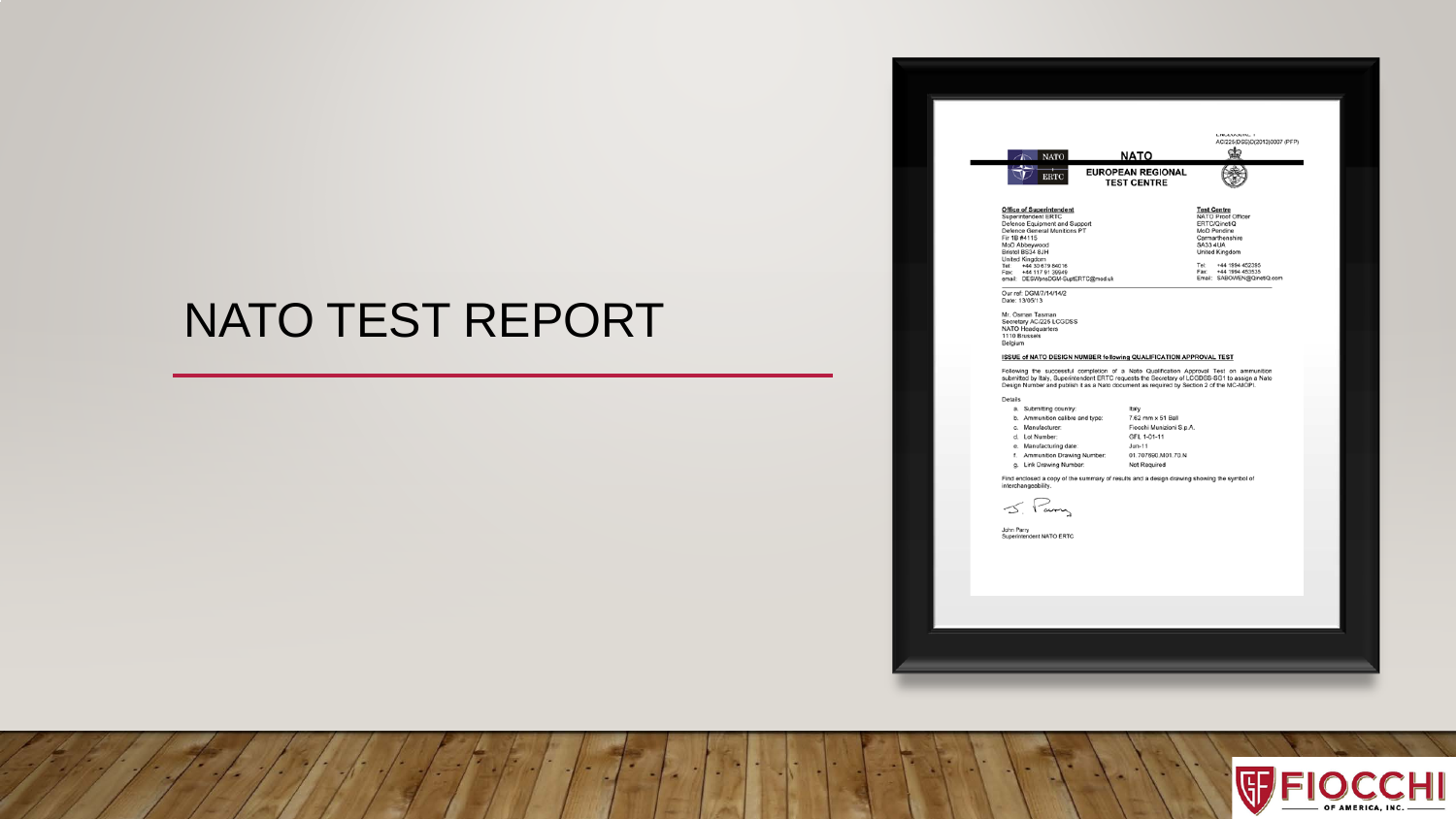## EPVAT TESTING ST. MARKS/PICATINNY

140, 125 and -65 Degrees Fahrenheit